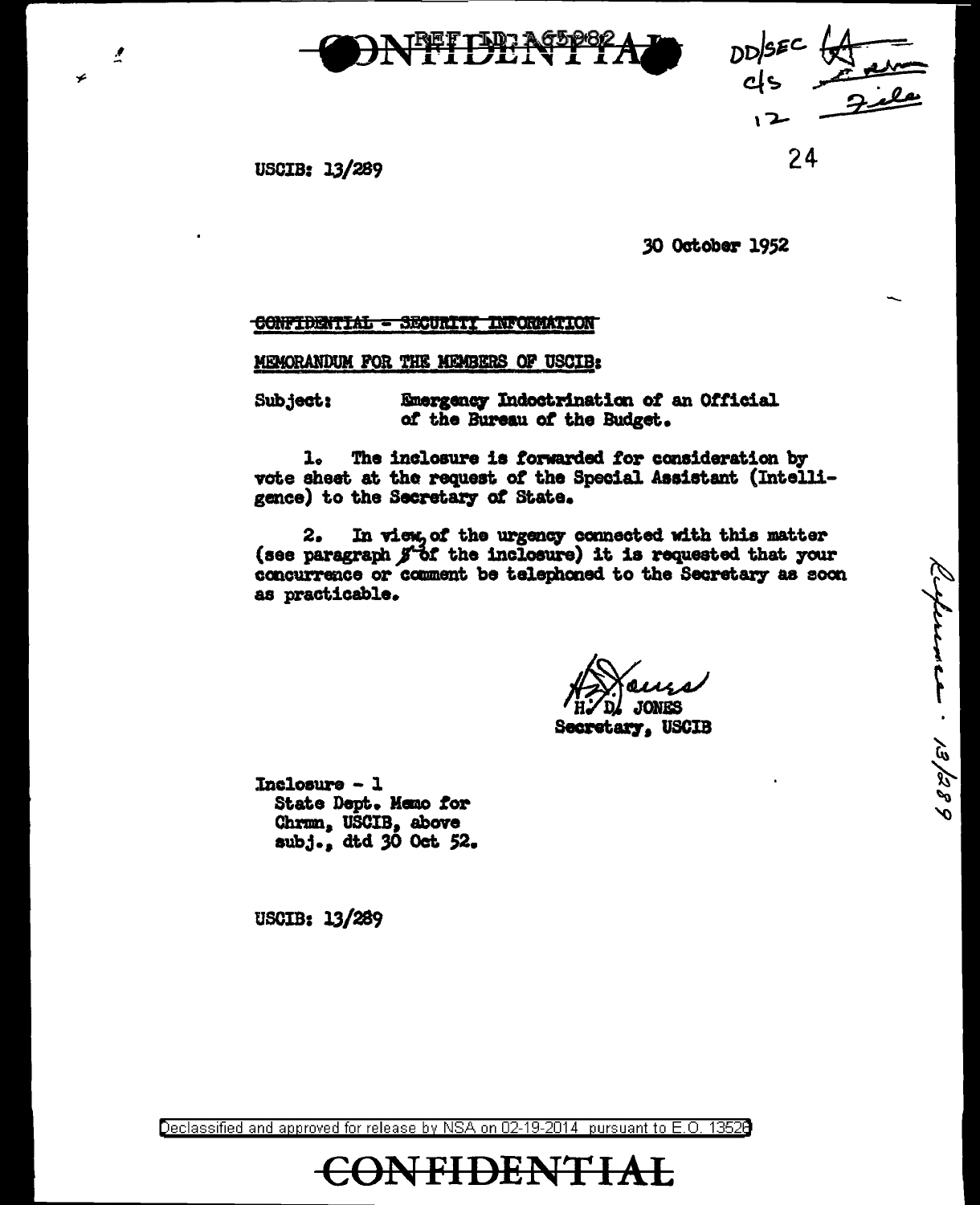

CONFIDENTIAL - SECURITY DIFORMATION

€

**30 October 1952** 

MEMORANIXIM FOR THE CHAIRMAN. USCIB

SUBJECT: Emergency Indoctrination of an Official of the Bureau of the Budget

In connection with the Department of State budget, it has become imperative to discuss COMINT activities directly with Mr. George Francis Schwarzwalder, Special Assistant to the Chief, International Division of the Bureau of the Budget. This discussion must include a description of the nature, organization and conduct of COMINT activities within the Department of State. It will not be necessary to grant Mr. Schwarzwalder direct access to COMINT materials, but it is anticipated that discussions with him will be very detailed on administrative matters. Nevertheless it is felt, that the general security of COMINT activities will be served best by a formal indoctrination to include specific knowledge and acceptance by him of the obligations inherent in indoctrination for COMINT.

Mr. Schwarzwalder has been with the Bureau of the Budget since August 1941 having previously been employed for 9 years in the Pennsylvania Department of Public Assistance. He is cleared currently by the Bureau of the Budget for access to TOP SECRET, this clearance having been completed in 19h2. In 19h8 and most recently on 8 April 1952 the FBI completed reviews of the security status of Mr. Schwarzwalder. finding no disloyal data or derogatory information at eithor time.

It is requested that USCIB approve emergency COMINT indoctrination of Mr. Schwarzwalder for the purposes described in the opening paragraph above, and that this approval be granted prior to the close of business on Tussday, 4 November 1952.

FOR THE SPECIAL ASSISTANT, INTELLIBENCE:

ACHILLES POLYZOIDES Director, Special Projects Staff Department of State

CONFIDENTIAL - SEOURITT INFORMATION